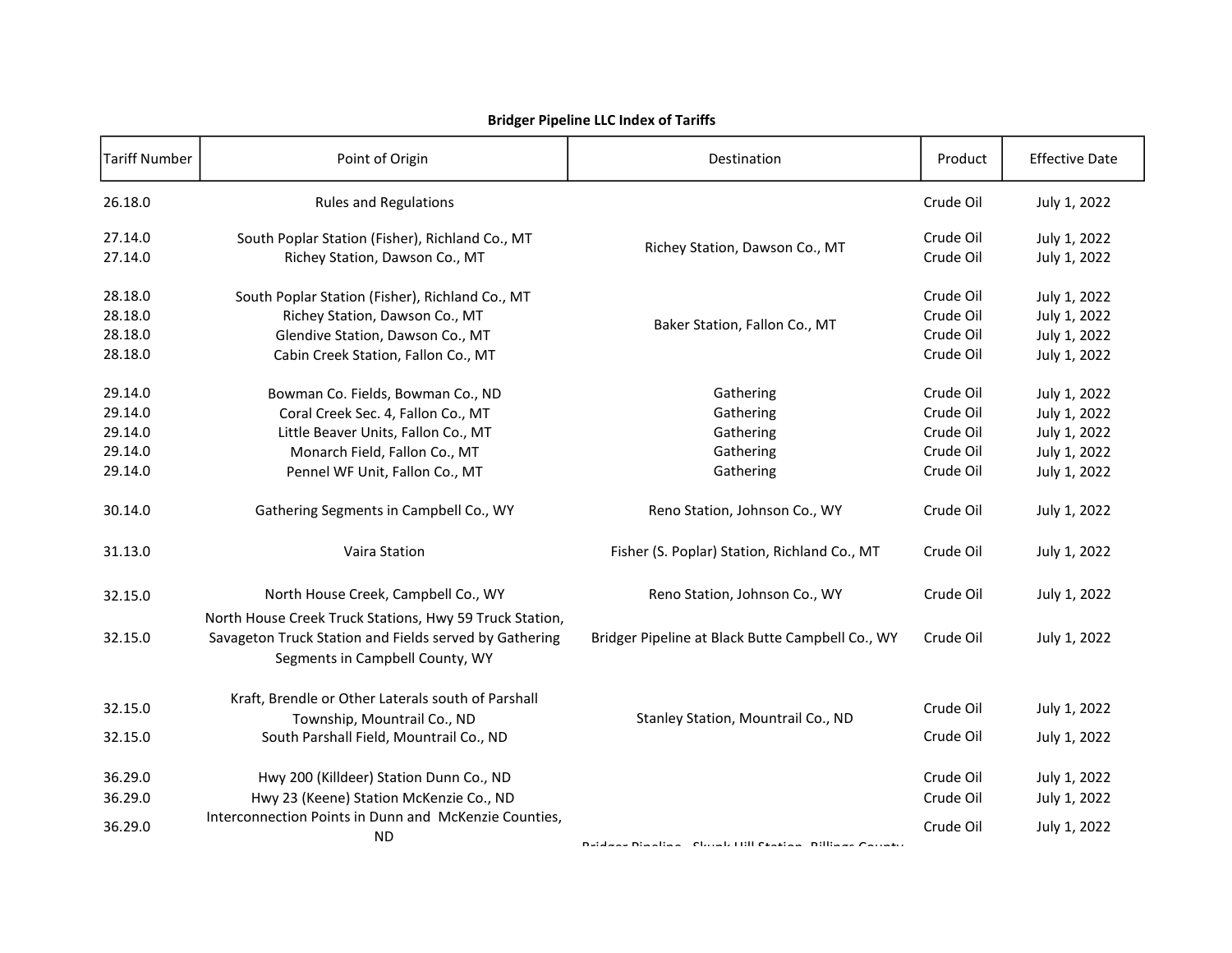| 36.29.0 | Arrow Field Services, Johnson's Corner Station, McKenzie<br>Co., ND         | Bridger Pipeline, Skurik Hill Station, Billings County,<br><b>ND</b>           | Crude Oil | July 1, 2022  |
|---------|-----------------------------------------------------------------------------|--------------------------------------------------------------------------------|-----------|---------------|
| 36.29.0 | Eighty-Eight Oil Johnson's Corner Terminal (JCT)<br>McKenzie Co., ND        |                                                                                | Crude Oil | July 1, 2022  |
| 36.29.0 | Hwy 200 (Killdeer) Station Dunn Co., ND                                     |                                                                                | Crude Oil | July 1, 2022  |
| 36.29.0 | Hwy 23 (Keene) Station McKenzie Co., ND                                     |                                                                                | Crude Oil | July 1, 2022  |
| 36.29.0 | Eighty-Eight Oil Johnson's Corner Terminal (JCT)<br>McKenzie Co., ND        |                                                                                | Crude Oil | July 1, 2022  |
| 36.29.0 | Arrow Field Services, Johnson's Corner Station, McKenzie<br>Co., ND         | Baker Station, Fallon Co., MT                                                  | Crude Oil | July 1, 2022  |
| 36.29.0 | Interconnection Points in Dunn and McKenzie Counties,<br>ND                 |                                                                                | Crude Oil | July 1, 2022  |
| 36.29.0 | Designated Gathering Laterals on Four Bears Pipeline                        | Gathering                                                                      | Crude Oil | July 1, 2022  |
| 36.29.0 | <b>Central Tank Batteries in the Corral Creek Unit</b>                      | Gathering                                                                      | Crude Oil | July 1, 2022  |
| 36.29.0 | Limited Gathering Service, Keene Station                                    | Gathering                                                                      | Crude Oil | July 1, 2022  |
| 40.4.0  | <b>Rules and Regulations</b>                                                | Apply to Bowman Gathering System Only                                          | Crude Oil | March 1, 2022 |
| 41.7.0  | Rhame and Marmath Stations, Bowman Co., ND                                  | Baker (Bridger) Station, Fallon Co., MT                                        | Crude Oil | July 1, 2022  |
|         | Baker (Bridger) Station, Fallon Co., MT                                     | Baker (Butte) Station, Fallon Co., MT                                          | Crude Oil | July 1, 2022  |
|         | Baker (Butte) Station, Fallon Co., MT                                       | Baker (Bridger) Station, Fallon Co., MT                                        | Crude Oil | July 1, 2022  |
|         | Baker (Bridger) Station, Fallon Co., MT                                     | Sieler (Kinder Morgan) Station, Fallon Co., MT                                 | Crude Oil | July 1, 2022  |
|         | ELOB Junction, Fallon Co., MT                                               | Baker (Bridger) Station, Fallon Co., MT                                        | Crude Oil | July 1, 2022  |
|         | Fallon Co., MT Gathering                                                    | Gathering                                                                      | Crude Oil | July 1, 2022  |
|         | Bowman Co., ND Gathering                                                    | Gathering                                                                      | Crude Oil | July 1, 2022  |
|         | Harding Co., SD Gathering                                                   | Gathering                                                                      | Crude Oil | July 1, 2022  |
| 42.6.0  | Points in Richland Co., MT                                                  | Bridger Guernsey HUB, Platte Co., WY<br>Joint Tariff with Black Hills Trucking | Crude Oil | July 1, 2022  |
| 43.2.0  | Poiints in Montrail Co., ND                                                 | Stanley Station, Mountrail Co., ND<br>Joint Tariff with Black Hills Trucking   | Crude Oil | July 1, 2022  |
| 44.1.0  | Joint Rate from Tesoro High Plains Pipeline Company LLC<br>Johnson's Corner | <b>Bridger Four Bears Pipeline</b>                                             | Crude Oil | July 1, 2022  |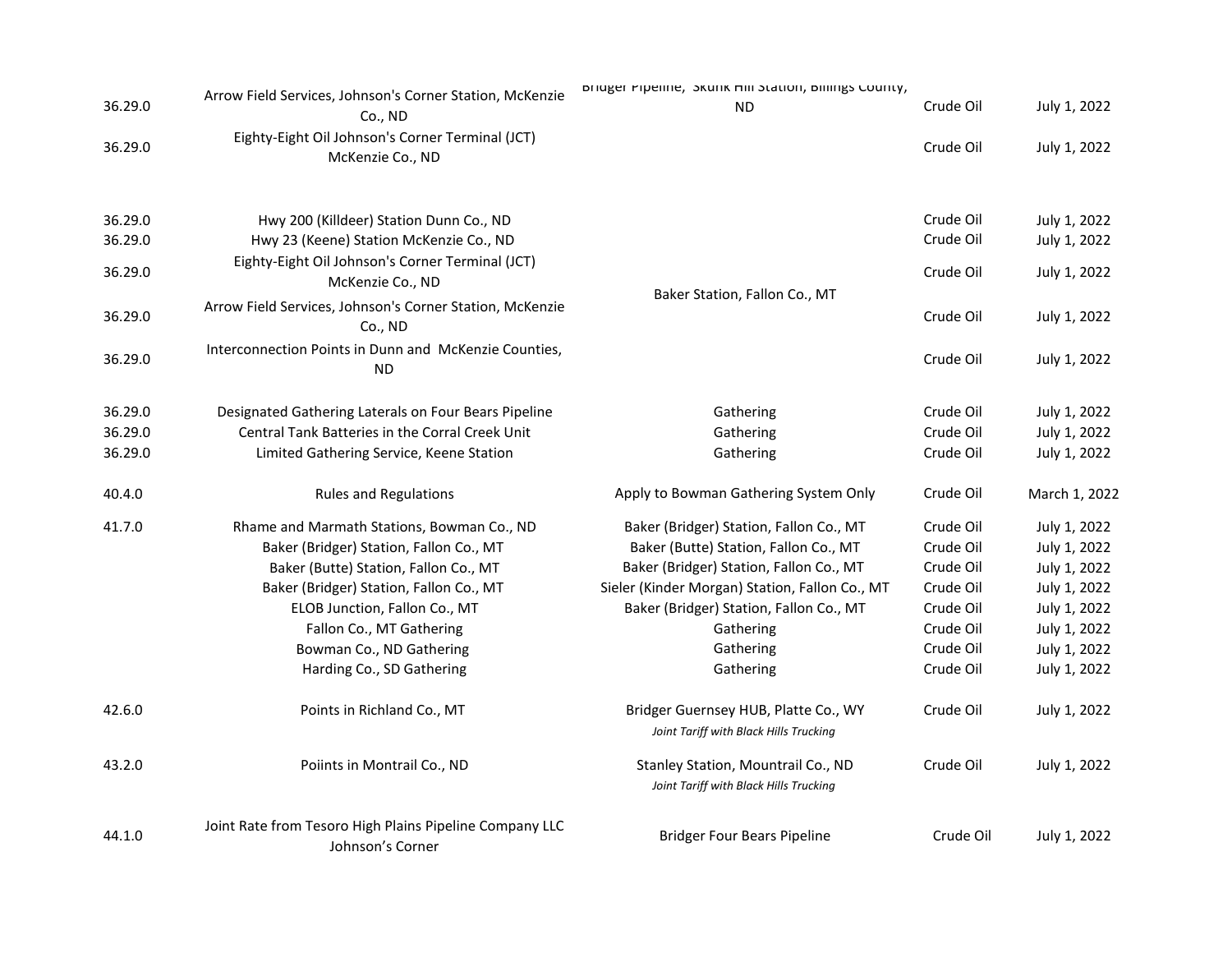| 45.1.0                                                               | Volume Incentive Rates from points in North Dakota                                                                                                                                                                                        | Bridger Guernsey HUB, Platte Co., WY                                                      | Crude Oil            | January 26, 2022 |
|----------------------------------------------------------------------|-------------------------------------------------------------------------------------------------------------------------------------------------------------------------------------------------------------------------------------------|-------------------------------------------------------------------------------------------|----------------------|------------------|
| 112.26.0                                                             | <b>Rules and Regulations</b>                                                                                                                                                                                                              |                                                                                           |                      | July 1, 2022     |
| 113.16.0                                                             | Bell Creek Station, Powder River Co., MT                                                                                                                                                                                                  | Alzada Station, Carter Co., MT<br>Eighty Eight Oil LLC, Guernsey, Platte Co., WY          | Crude Oil            | July 1, 2022     |
| 114.14.0                                                             | Tidsdale Station, Johnson Co., WY                                                                                                                                                                                                         | Hawk Point Station, Campbell Co., WY                                                      | Petroleum<br>Product | July 1, 2022     |
| 115.34.0                                                             | Gathering in Campbell, Crook and<br>Converse Cos., WY<br><b>Acreage Dedication Rate</b><br>Tier 1 Volume Incentive Rate<br>Tier 2 Volume Incentive Rate                                                                                   | Bridger Guernsey HUB, Platte Co., WY, and Keeline,<br>Campbell Co., WY                    | Crude Oil            | July 1, 2022     |
| 115.35.0                                                             | Kinder Morgan (HH) Guernsey Station, Platte Co., WY                                                                                                                                                                                       | Platte Pipeline, Guernsey, Platte Co., WY (Direct)<br>Ft. Laramie Station, Goshen Co., WY | Crude Oil            | July 1, 2022     |
| 117.21.0<br>117.21.0<br>117.21.0<br>117.21.0<br>117.21.0<br>117.21.0 | Beaver Creek, Golden Valley Co., ND<br>Bell Lake Creek, Golden Valley Co., ND<br>Bicentennial Field, McKenzie Co., ND<br>Red Wing Station, McKenzie Co., ND<br>Rough Rider Field, McKenzie Co., ND<br>Alexander Station, McKenzie Co., ND | Alexander Station, McKenzie Co., ND                                                       | Crude Oil            | July 1, 2022     |
| 117.21.0                                                             | Patterson Lake, Stark Co., ND                                                                                                                                                                                                             | Alexander Station, McKenzie Co. and Skunk Hill<br>Station, Billings Co., ND               |                      | July 1, 2022     |
| 119.17.0<br>119.17.0<br>119.17.0                                     | Sandstone Station, Fallon Co., MT<br>Belle Creek Station, Powder River Co., MT<br>Deadhorse Station, Campbell Co., WY                                                                                                                     | Plains Pipeline, Reno Station, Johnson County, WY<br>Bridger Guernsey HUB, Platte Co., WY | Crude Oil            | July 1, 2022     |
| 120.13.0                                                             | North House Creek Truck Stations, Hwy 59 Truck Station,<br>Savageton Truck Station and Fields served by Gathering<br>Segments in Campbell County, WY                                                                                      | Bridger Guernsey HUB, Platte Co., WY                                                      | Crude Oil            | March 26, 2022   |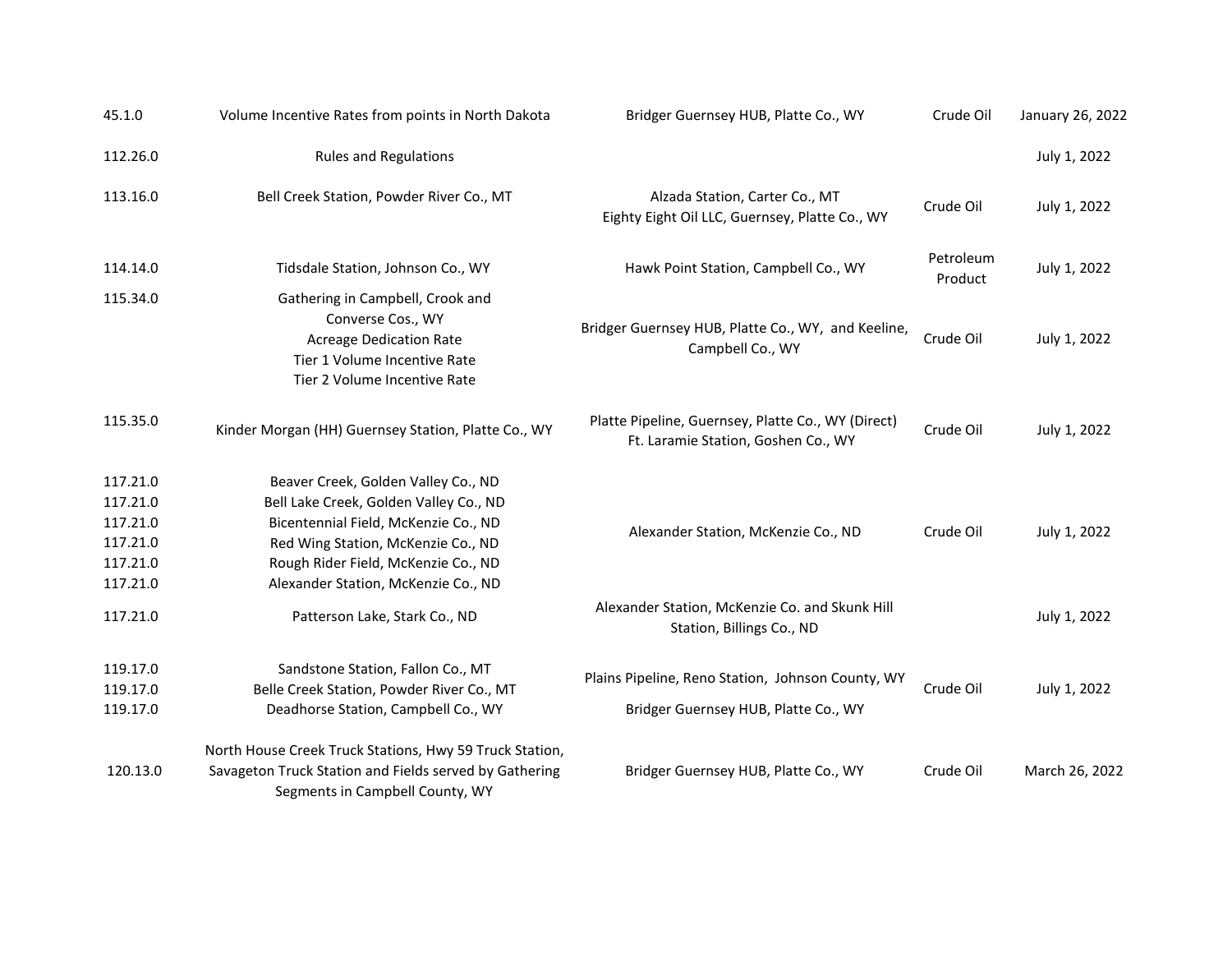| 121.19.0 | Alexander Station, Wilson Station and Interconnection<br>Points in Billings, Dunn, Golden Valley, McKenzie and<br>Stark Counties, ND | Bridger Pipeline, Sandstone Station or Butte Pipeline,<br>Baker Station, Fallon Co., MT                                          | Crude Oil | July 1, 2022 |
|----------|--------------------------------------------------------------------------------------------------------------------------------------|----------------------------------------------------------------------------------------------------------------------------------|-----------|--------------|
|          |                                                                                                                                      | Joint Tariff with Bridger Pipeline LLC and Tallgrass Pony Express Pipeline LLC                                                   |           |              |
| 123.22.0 | Hwy 23 (Keene) Station, McKenzie County, ND                                                                                          |                                                                                                                                  |           |              |
| 123.22.0 | Interconnection Points on Four Bears Pipeline in Dunn<br>and McKenzie Counties, ND                                                   | Deeprock Terminal and Connecting Carriers, Cushing,                                                                              |           |              |
| 123.22.0 | Hwy 200 (Killdeer) Station, Dunn County, ND                                                                                          | Payne County, Oklahoma, Phillip66, Ponca City, Key                                                                               |           | July 1, 2022 |
| 123.22.0 | Skunk Hill Station, Billings County, ND                                                                                              | County, Oklahoma, Augusta Destination, Kansas and                                                                                | Crude Oil |              |
| 123.22.0 | Fischer Station, Richland County, MT                                                                                                 | McPherson Destination, Kansas                                                                                                    |           |              |
| 123.22.0 | Albin Station, Richland County, MT                                                                                                   |                                                                                                                                  |           |              |
| 123.22.0 | Richey Station, Dawson County, MT                                                                                                    |                                                                                                                                  |           |              |
| 123.22.0 | Alexander Station, McKenzie County, ND                                                                                               |                                                                                                                                  |           |              |
|          |                                                                                                                                      | Joint Tariff with Bridger Pipeline LLC and Tallgrass Pony Express Pipeline LLC                                                   |           |              |
| 123.22.0 | Bridger Pipeline in Billings, Golden Valley, Stark and<br>McKenzie Counties, ND                                                      |                                                                                                                                  |           |              |
| 123.22.0 | Bridger Sandstone Station (Route 9), Fallon County,<br>Montana                                                                       | Deeprock Terminal and Connecting Carriers, Cushing,<br>Payne County, Oklahoma and Phillip66, Ponca City,<br>Key County, Oklahoma | Crude Oil | July 1, 2022 |
| 123.22.0 | Bridger Guernsey Station (Route 8), Platte County,<br>Wyoming                                                                        |                                                                                                                                  |           |              |
|          |                                                                                                                                      | Joint Tariff with Bridger Pipeline LLC and Butte Pipeline Company                                                                |           |              |
| 125.19.0 | Hwy 200 (Killdeer) Station Dunn Co., ND                                                                                              |                                                                                                                                  |           |              |
| 125.19.0 | Hwy 23 (Keene) Station McKenzie Co., ND                                                                                              |                                                                                                                                  |           |              |
| 125.19.0 | Interconnection Points in Dunn and McKenzie Counties,<br><b>ND</b>                                                                   | Bridger Guernsey HUB, Platte Co., WY, RMPL Reno<br>Station, Johnson Co., WY and Osage Station, Weston<br>Co., WY                 |           | July 1, 2022 |
| 125.19.0 | Bridger Pipeline in Billings, Dunn, Golden Valley, Stark<br>and McKenzie Cos., ND                                                    |                                                                                                                                  | Crude Oil |              |
| 125.19.0 | Wilson Station, McKenzie Co., ND                                                                                                     |                                                                                                                                  |           |              |
| 125.19.0 | Alexander Station, McKenzie Co., ND                                                                                                  |                                                                                                                                  |           |              |
| 126.11.0 | Hwy 59, North House Creek, Savageton and Triangle U<br>Truck Stations, Campbell County, WY                                           | Bridger Guernsey HUB, Platte Co., WY                                                                                             | Crude Oil | July 1, 2022 |

Joint Tariff with Bridger Pipeline LLC and Rocky Mountain Pipeline System LLC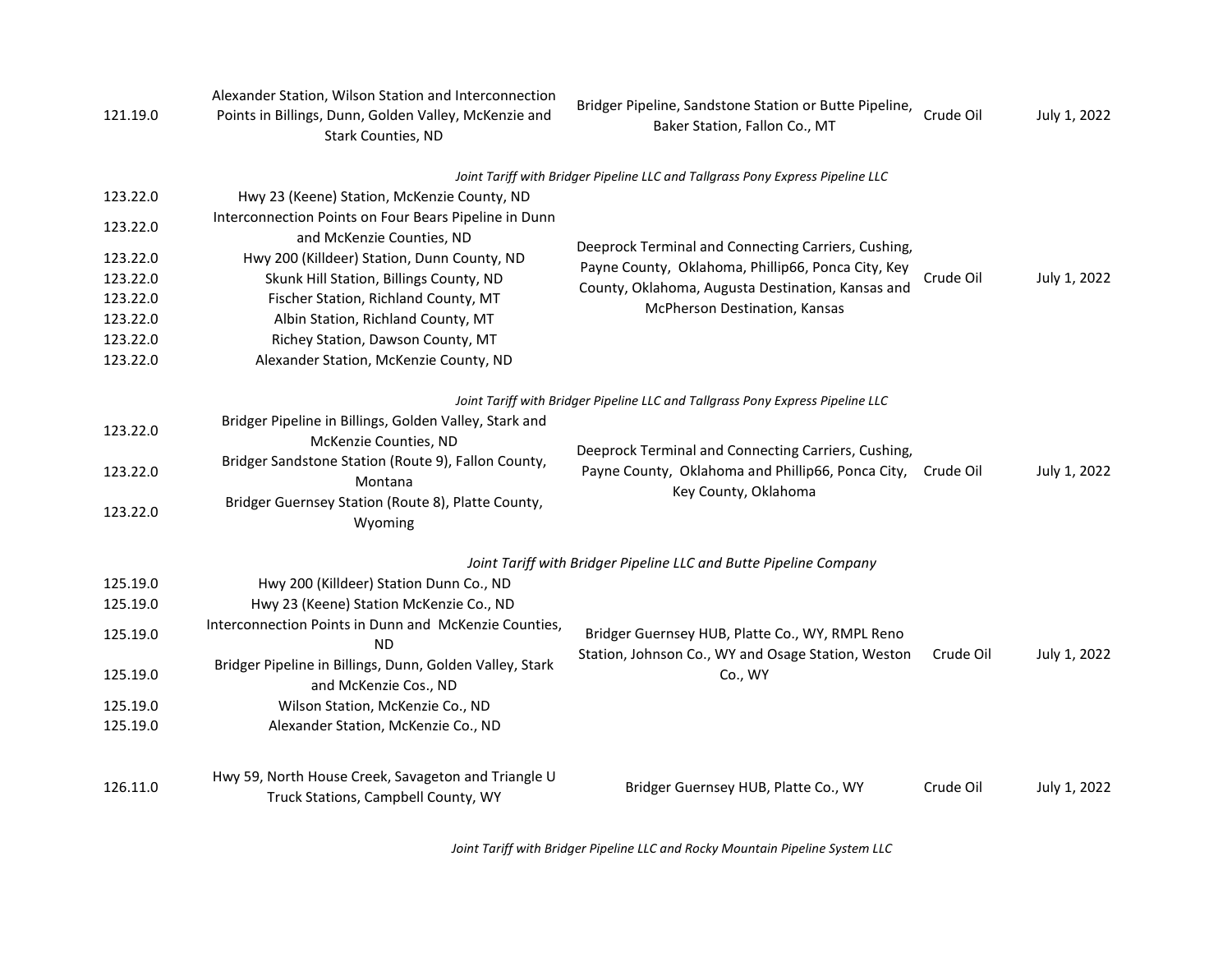| 127.8.0  | Hwy 23 (Keene) Station, McKenzie County, ND                                                                                                   |                                                                                                                      |           |              |
|----------|-----------------------------------------------------------------------------------------------------------------------------------------------|----------------------------------------------------------------------------------------------------------------------|-----------|--------------|
| 127.8.0  | Interconnection Points on Four Bears Pipeline in Dunn<br>and McKenzie Counties, ND                                                            |                                                                                                                      |           |              |
| 127.8.0  | Hwy 200 (Killdeer) Station, Dunn County, ND                                                                                                   |                                                                                                                      |           |              |
| 127.8.0  | Skunk Hill Station, Billings County, ND                                                                                                       | Plains Pipeline, Casper Station, Natrona County,                                                                     | Crude Oil |              |
| 127.8.0  | Fischer Station, Richland County, MT                                                                                                          | Wyoming                                                                                                              |           | July 1, 2022 |
| 127.8.0  | Richey Station, Dawson County, MT                                                                                                             |                                                                                                                      |           |              |
| 127.8.0  | Alexander Station, McKenzie County, ND                                                                                                        |                                                                                                                      |           |              |
| 127.8.0  | Bridger Bicentennail Pipeline in Billings, Golden Valley,<br>Stark and McKenzie Counties, ND                                                  |                                                                                                                      |           |              |
|          |                                                                                                                                               | Joint Tariff with Black Hills Trucking and Bridger Pipeline LLC                                                      |           |              |
| 128.23.0 | Points in McKenzie and Dunn Cos., ND                                                                                                          | Bridger Guernsey HUB, Platte Co., WY or Bridger<br>Pipeline, Reno Station, Johnson Co., WY                           | Crude Oil | July 1, 2022 |
| 129.10.0 | Butte Pipeline, Eighty Eight Oil LLC Guernsey Station,<br>Plains Pipeline, Bridger (PRB) Pipeline, West Terminal<br>Meter and Platte Pipeline | Bridger Guernsey HUB, Platte Co., WY                                                                                 | Crude Oil | July 1, 2022 |
| 129.10.0 | Bridger Guernsey HUB, Platte Co., WY                                                                                                          | Platte Pipeline, Pony Express Pipeline, Plains Pipeline,<br>Suncor Pipeline and Eighty Eight Oil LLC, Platte Co., WY | Crude Oil | July 1, 2022 |
| 130.11.0 | Hwy 200 (Killdeer) Station Dunn Co., ND                                                                                                       |                                                                                                                      |           |              |
| 130.11.0 | Hwy 23 (Keene) Station McKenzie Co., ND                                                                                                       |                                                                                                                      |           |              |
| 130.11.0 | Interconnection Points in Dunn and McKenzie Counties,<br><b>ND</b>                                                                            | Bridger Guernsey HUB, Platte Co., WY (Committed                                                                      | Crude Oil | July 1, 2022 |
| 130.11.0 | Bridger Pipeline in Billings, Dunn, Golden Valley, Stark<br>and McKenzie Cos., ND                                                             | Acreage Dedication Joint Rates)                                                                                      |           |              |
| 130.11.0 | Alexander Station, McKenzie Co., ND                                                                                                           |                                                                                                                      |           |              |
|          |                                                                                                                                               | Joint Tariff with Black Hills Trucking                                                                               |           |              |
| 131.18.0 | Points in Campbell and Converse Cow., WY                                                                                                      | Bridger Guernsey HUB, Platte Co., WY and RMPL Reno<br>Station, Johnson Co., WY                                       | Crude Oil | July 1, 2022 |
| 566.22.0 | <b>Rules and Regulations</b>                                                                                                                  |                                                                                                                      | Crude Oil | July 1, 2022 |